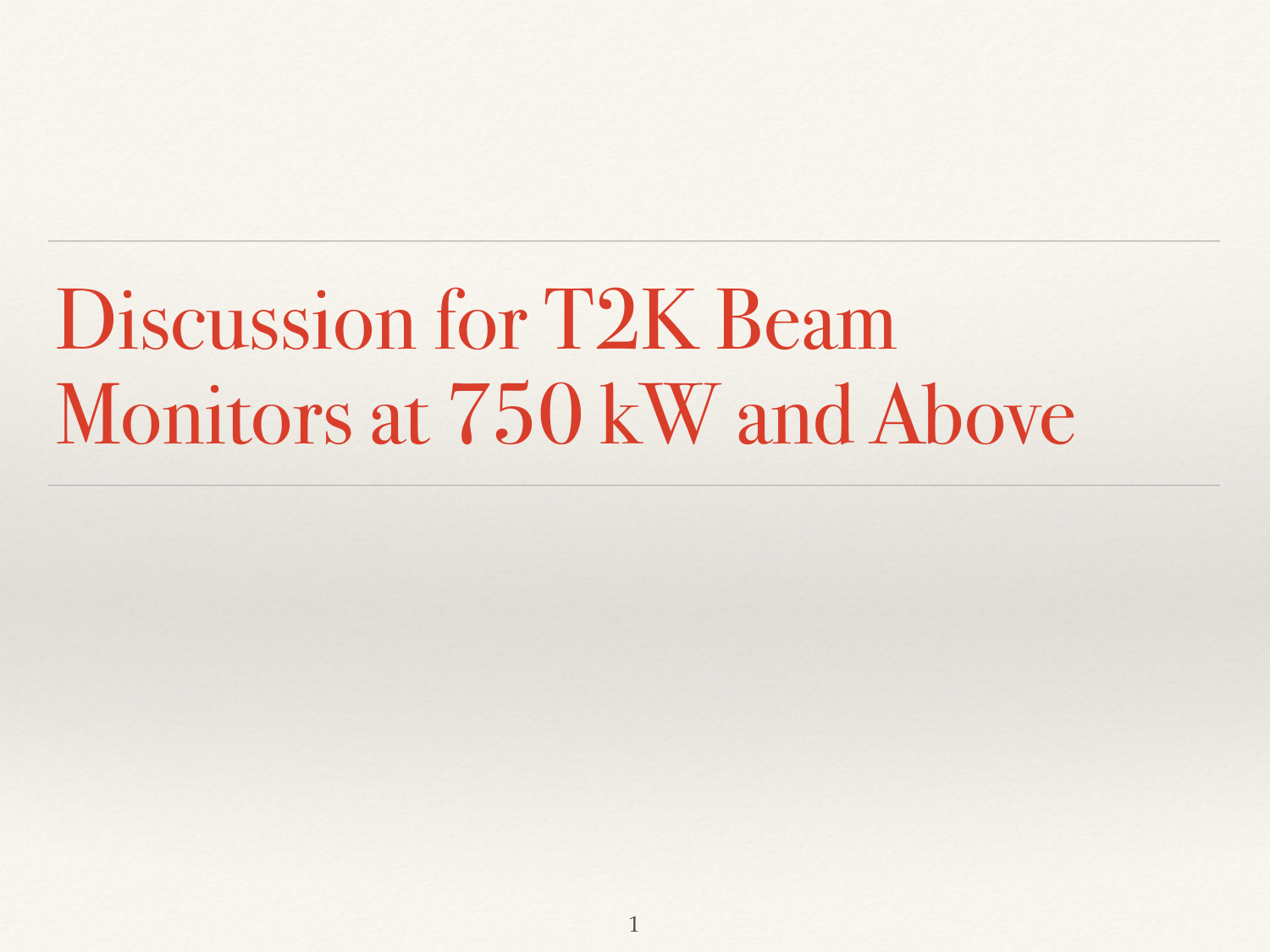#### Current Beam Monitors

- ❖ Current beam monitors are:
	- ❖ 5 current transformer monitors (CT)
	- ❖ 21 electrostatic monitors (ESM)
	- ❖ 19 segmented secondary emission monitors (SSEM)
	- ❖ 50 ionization chamber beam loss monitors (BLM)
	- ❖ 1 optical transition radiation monitor (OTR) 60 cm upstream of target
- ❖ Layout of the final focus section:

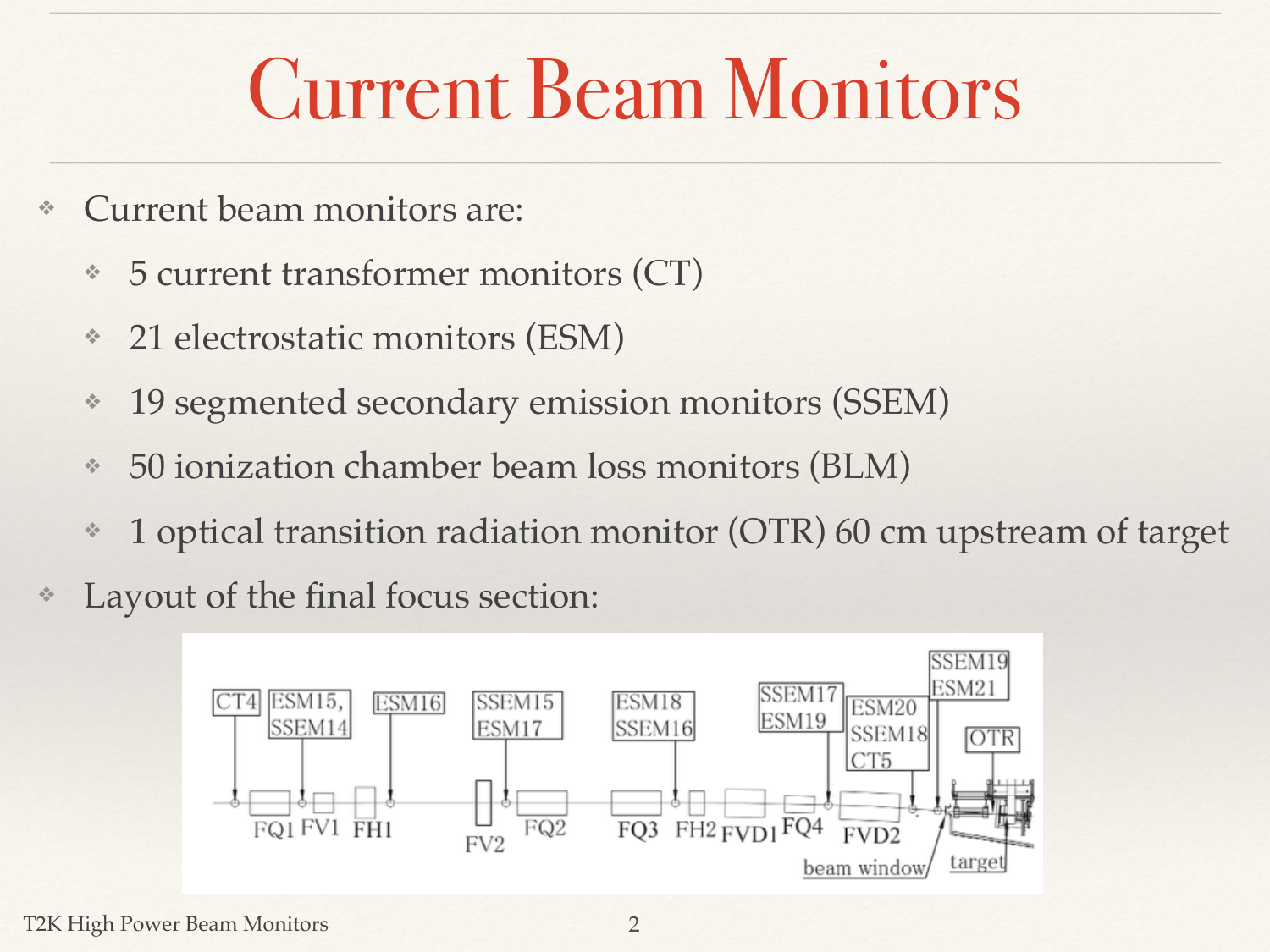#### Beam Profile Monitors

#### **SSEMs OTR**

3 5 micron thick foils per SSEM

Located throughout the primary beamline - induced beam losses are a concern in addition to damage to the monitor



50 micron thick Ti 15V-3Cr-3Sn-3Al alloy foil (15% V, 3% Cr, 3% Al, 3% Sn)

Instantaneous beam power limitation comes from the thermal stress -> can operate up to 1 MW if rep rate is 1 Hz

60 cm upstream of the target - induced beam loss from OTR foil is not relevant for the primary beam line

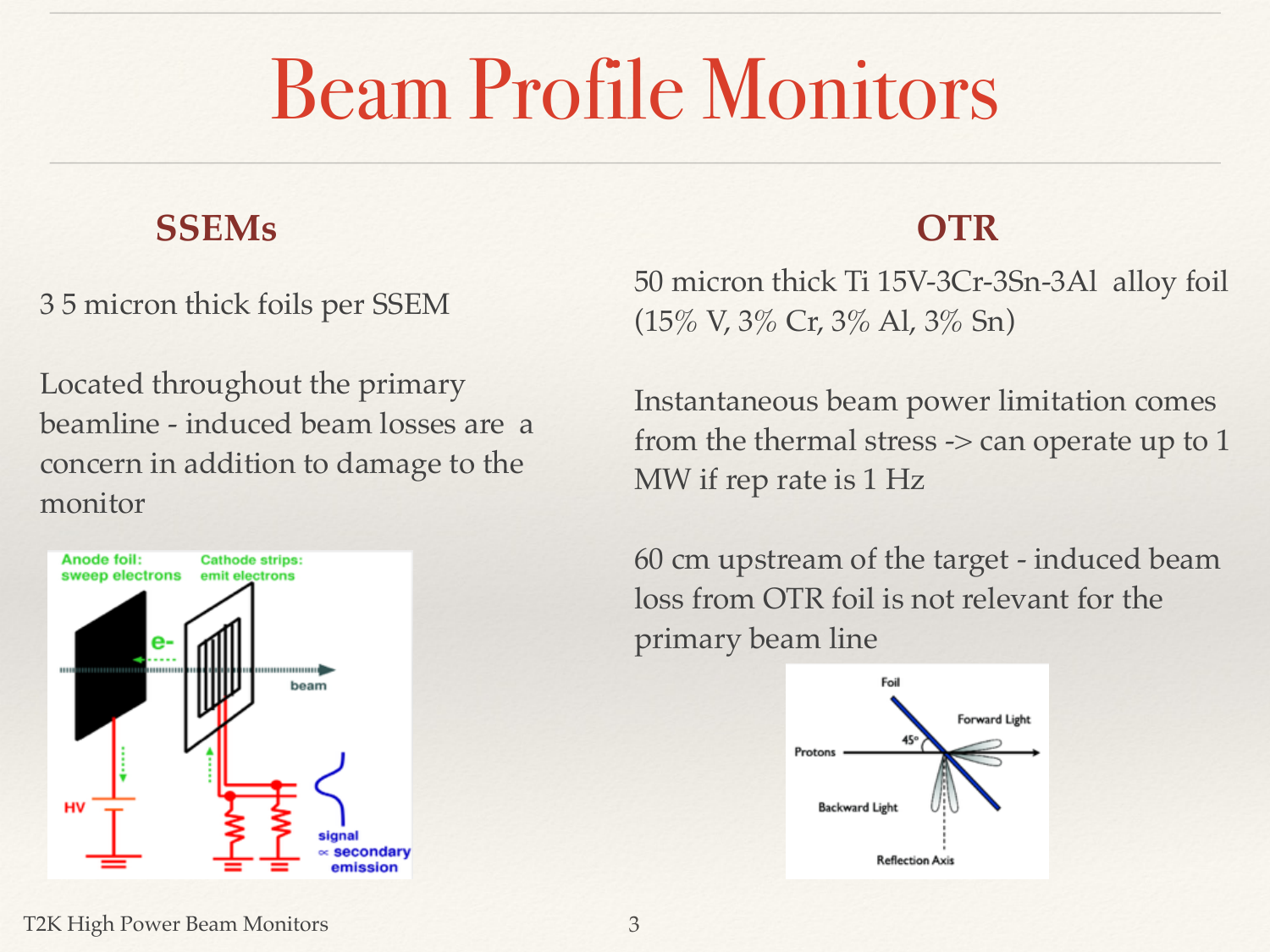# Beam Properties

- ❖ 8 bunches in a spill
- ❖ Bunch width in time of ~15 ns
- ❖ Bunch separation is 580 ns
- ❖ RMS in transverse directions is ~1-10 mm throughout the beamline
- ❖ At 750 kW expect ~2.5e13 protons per bunch
- ❖ Monitors should be able to survive ~1e22 POT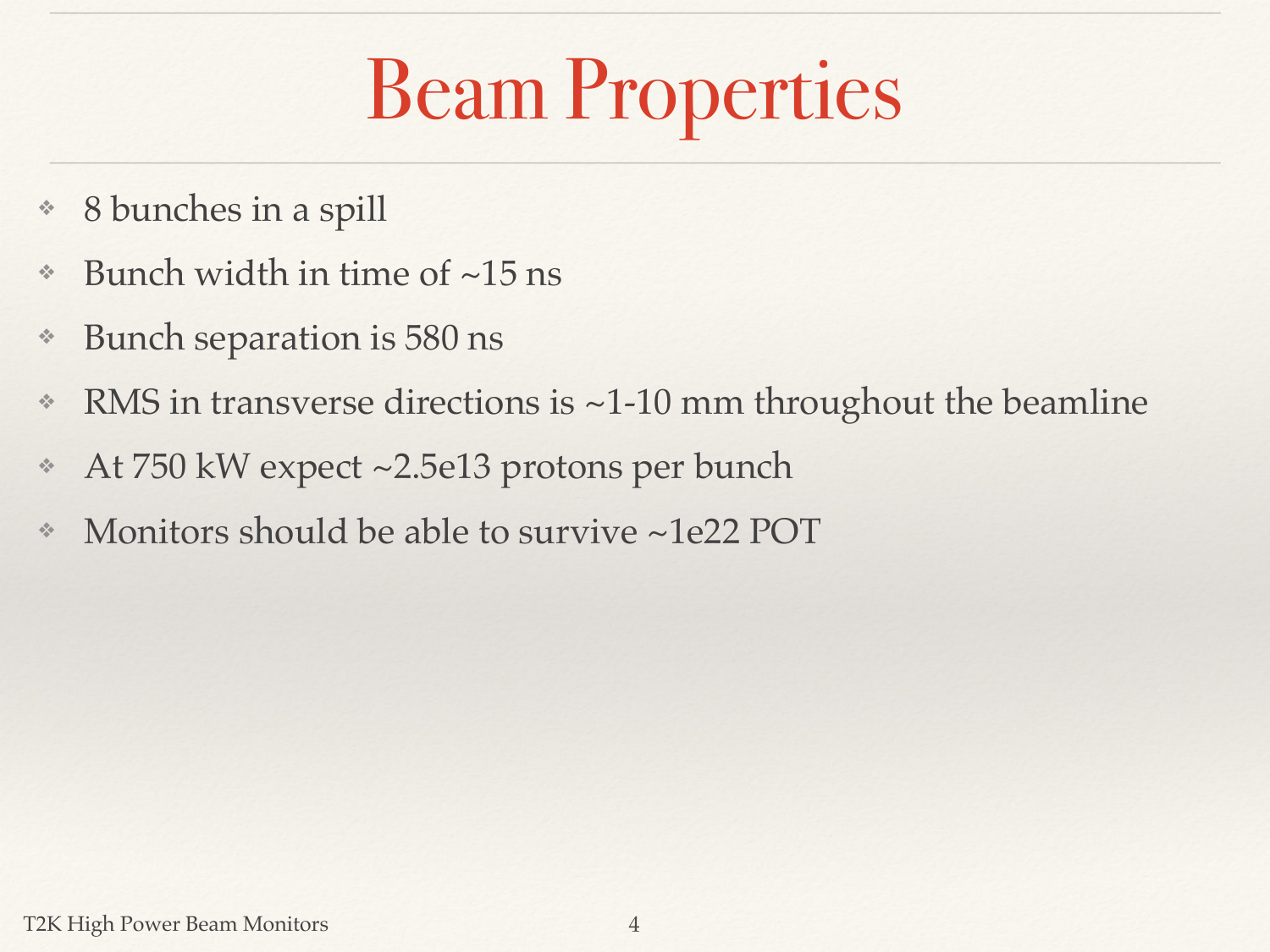# Monitor Operation at High Power

- Expect CT, BLM and ESM operation without major problems at higher power
- Will profile monitors be able to operate at high power?
	- No clear degradation of the SSEM signal seen yet

OTR disk was replaced with 6.6e20 POT integrated on two foils

Visible darkening of Ti alloy where the beam impinges the foil

It was observed that this foil damage can bias the beam width and position measurements

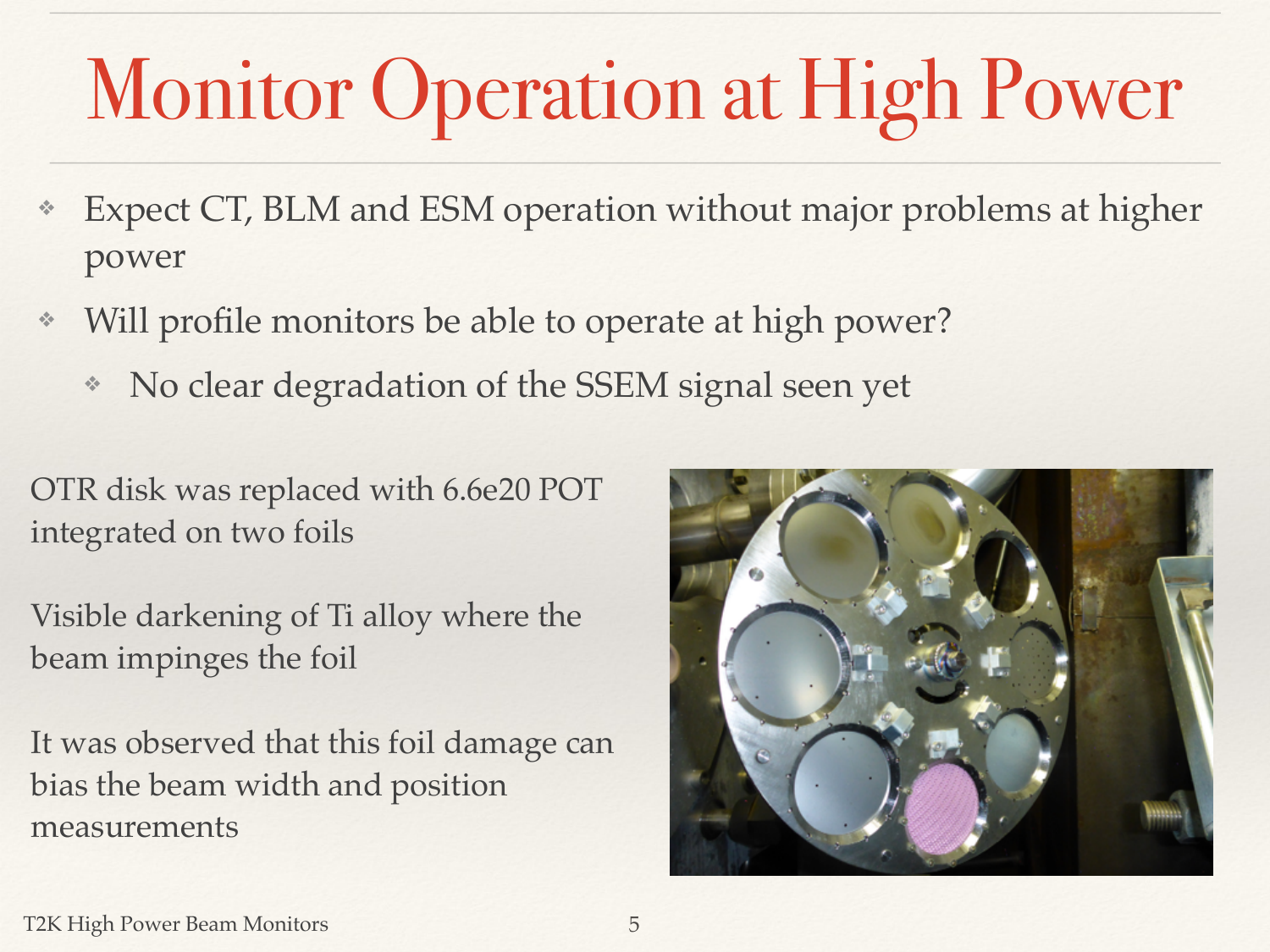# High Power Profile Monitor Options

- ❖ OTR upgrades (not much thought in this area so far):
	- Larger foil disc  $=$  more spare Ti foils
	- Graphite foil?
- ❖ Carbon fiber SSEM monitor
- ❖ Beam induced fluorescence monitor
	- ❖ Choose over ionization profile monitor due to very large space charge in T2K beam
	- ❖ Preliminary investigation into the suitability for the T2K beam line has been done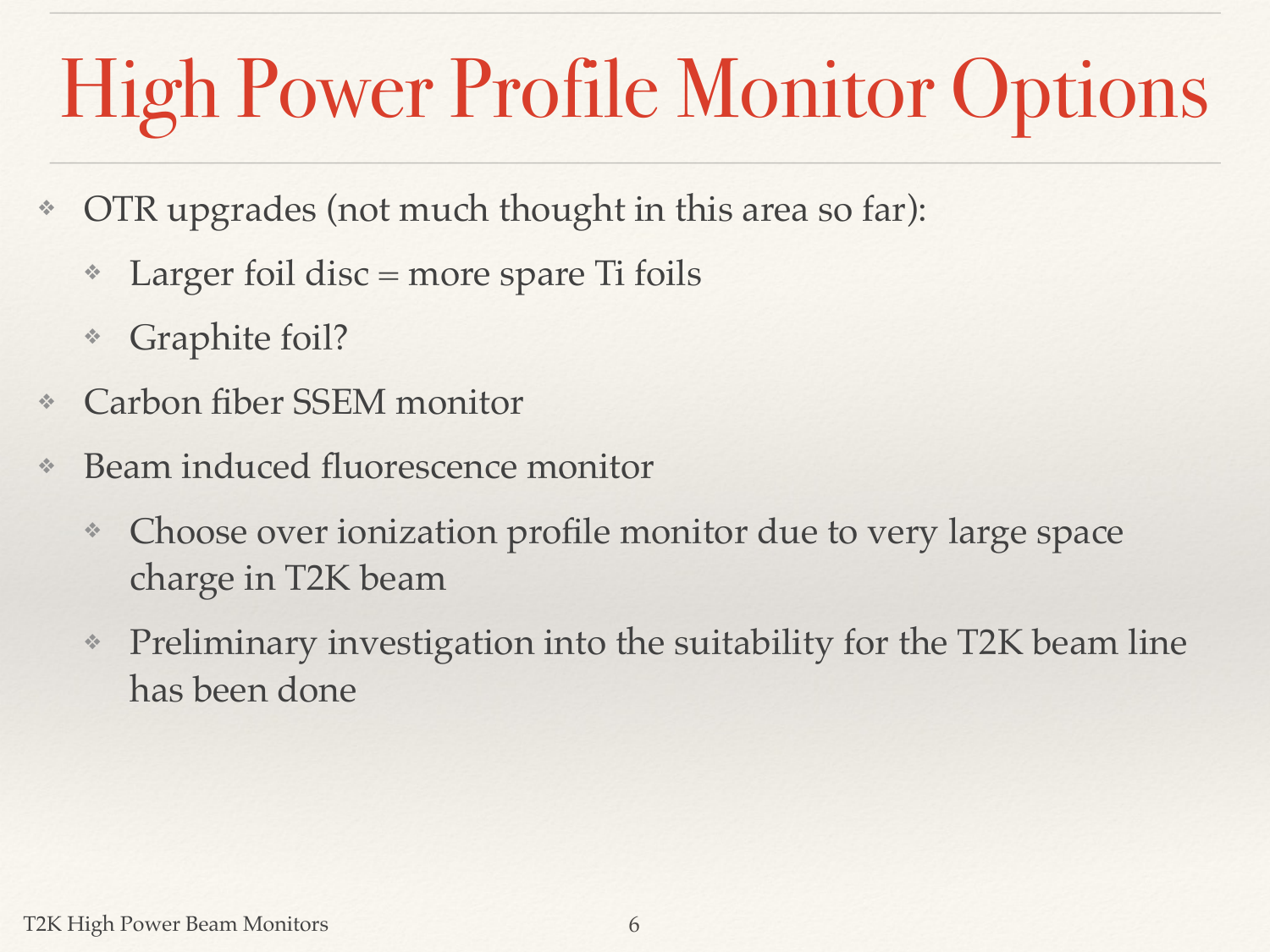# Potential Fluorescing Gasses

Based on the measurements made at the CERN PS (NIMA 492 (2002) 74–90), we consider two options for the gas:

|                          | N                        | Xe                         |
|--------------------------|--------------------------|----------------------------|
| Molecular mass           | 28                       | 131                        |
| keV deposited/<br>photon | 3.6                      | 46                         |
| lifetime (ns)            | 58                       | 6 and 52<br>$(\sim$ equal) |
| spectrum                 | peak at 391 nm<br>from N | broad from<br>370-500 nm   |

More light from N<sub>2</sub>

Ionized Xe is less affected by beam space charge since it is more massive and has a short lifetime component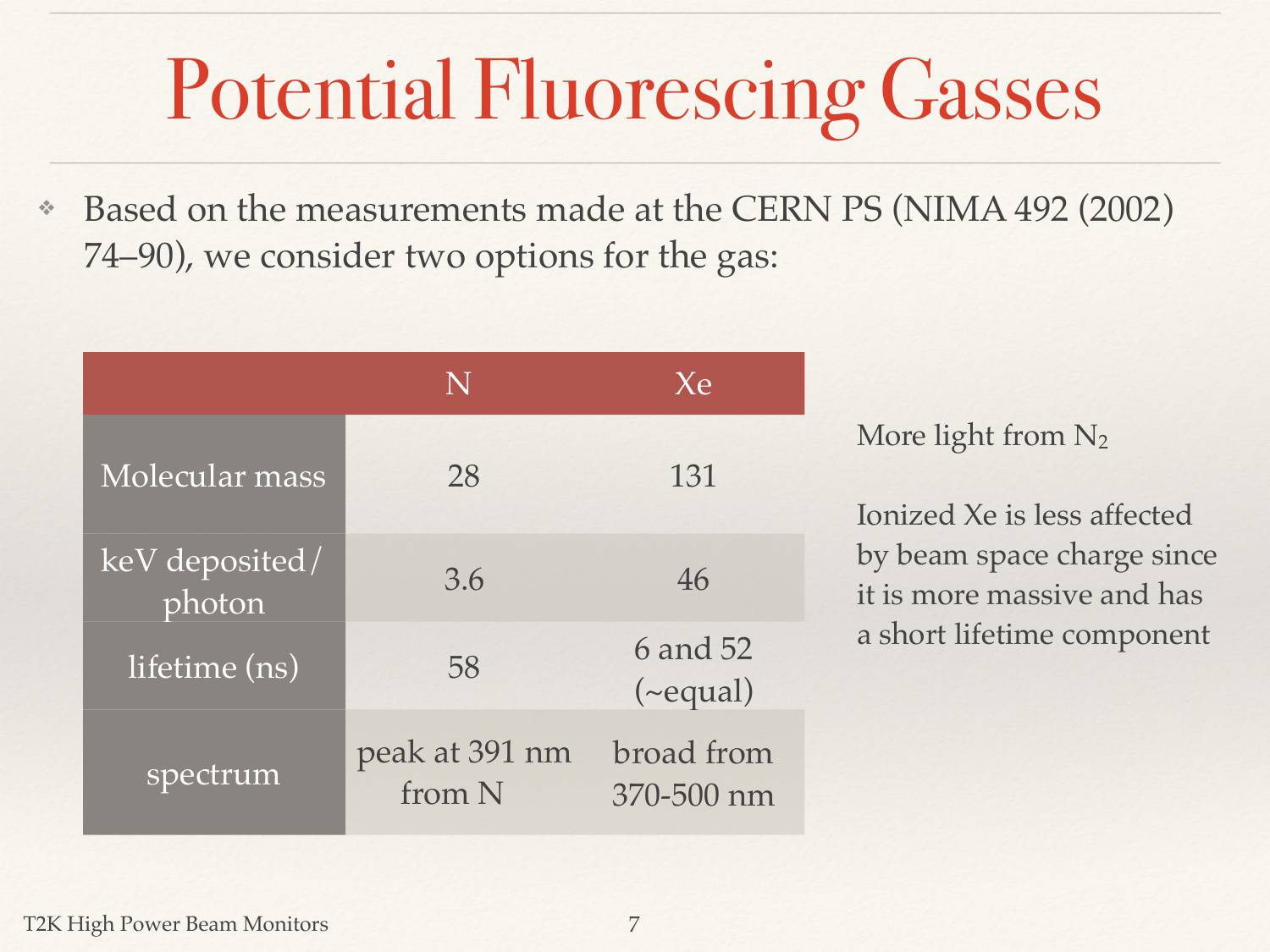# T2K Beam Space Charge

Calculated the electric field for a single bunch with 1.5e13 protons, 4 mm x 2 mm transverse RMS:



❖ If the fluorescent light is produced by an ionized molecule, it can drift in the beam field before the light is produced, distorting the profile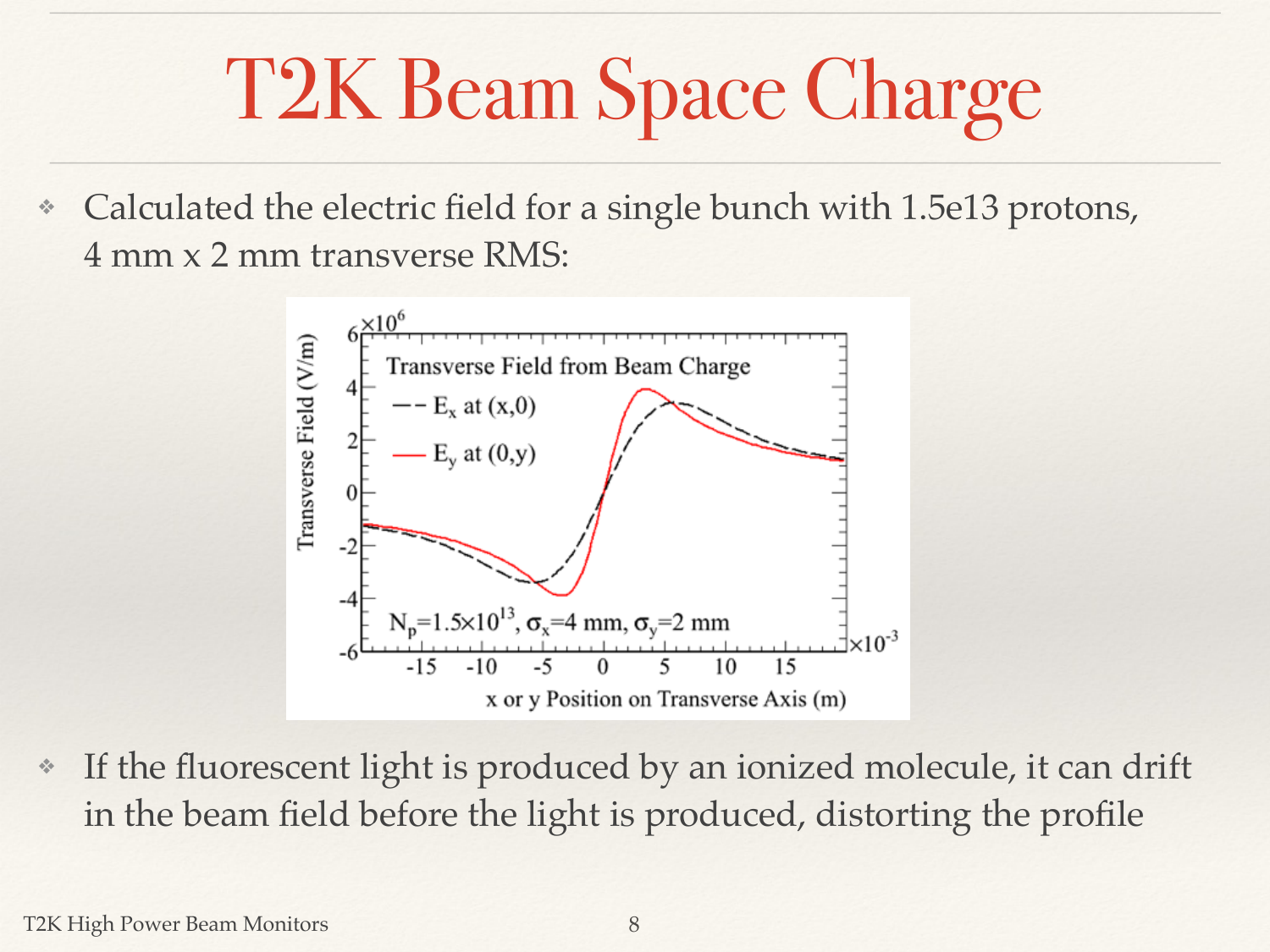### Beam Profile Distortion N2

Simulated the profile distortion for nitrogen assuming all light is coming ionized molecules

Assume 3e13 protons, 4 mm x 2 mm beam RMS, 15 ns RMS bunch length



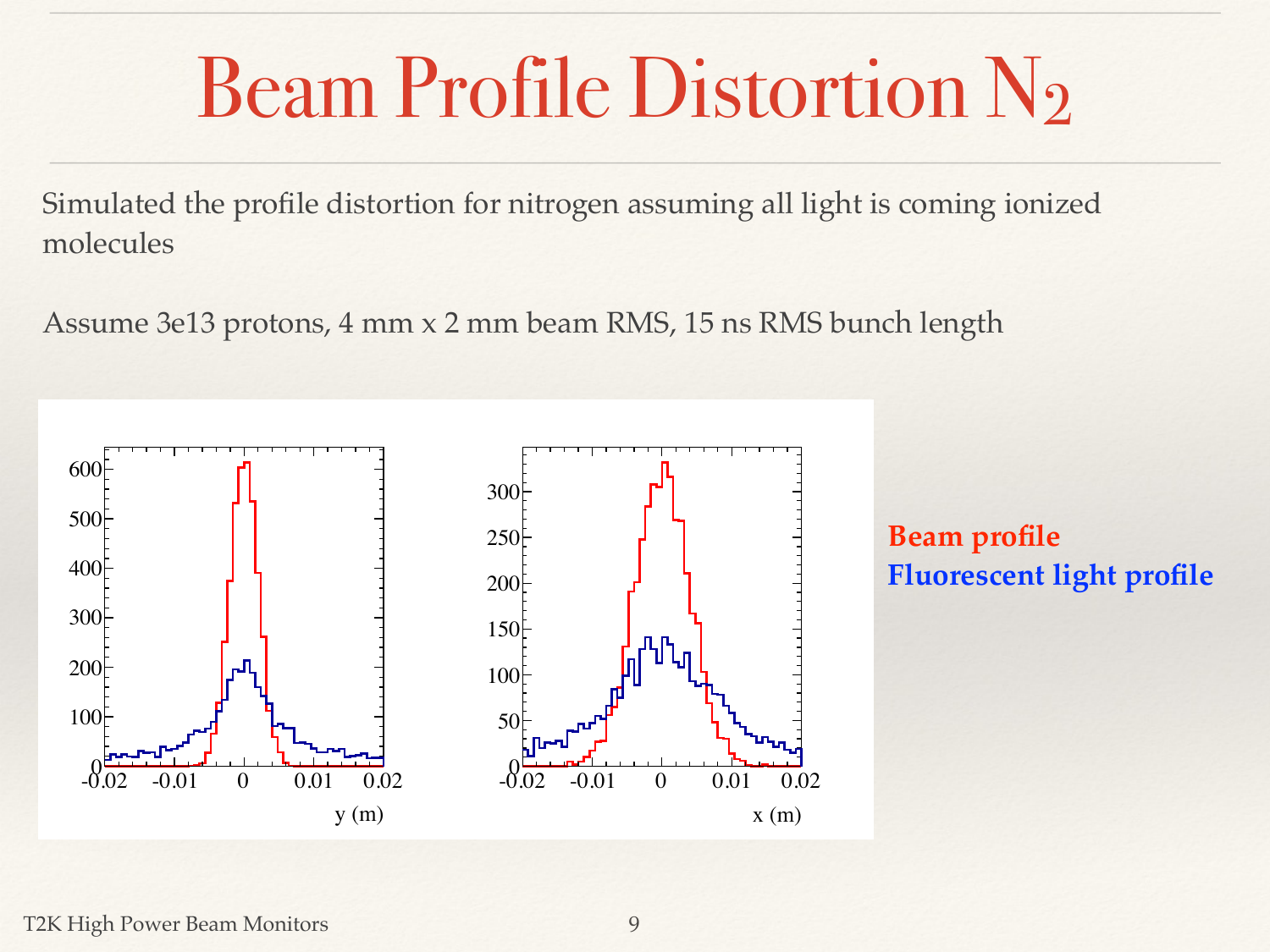### Beam Profile Distortion Xe

Same simulation as previous slide but with ionized Xe



**Beam profile Fluorescent light profile**

Almost no distortion of the beam profile

It would seem that Xe is the preferred gas, but it does produce 1 order of magnitude less light for equivalent beam losses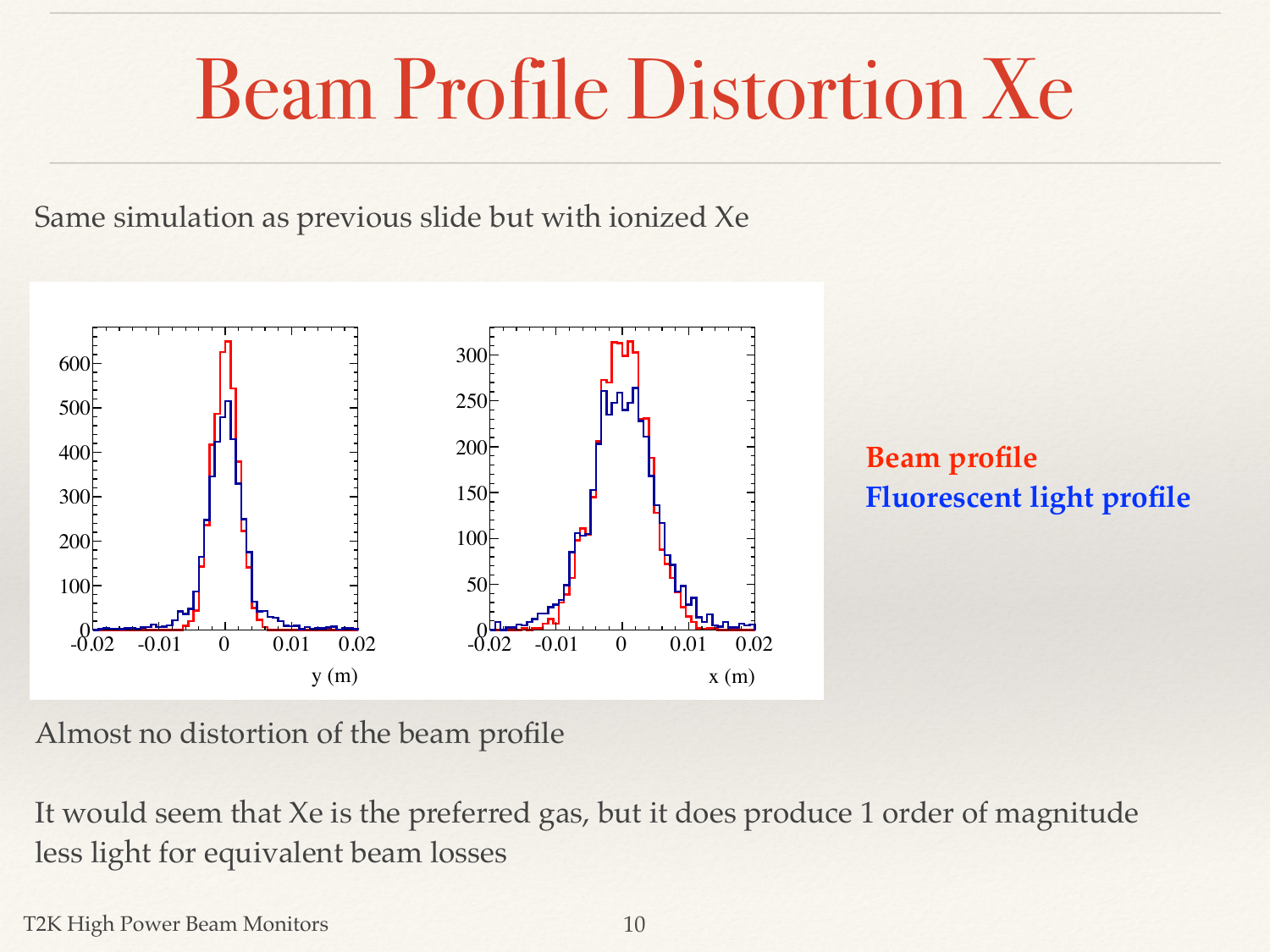## Still Use N<sub>2</sub>?

- ❖ We could correct for the profile distortion from N2+ if we know the arrival time of the photons (since the bunch length is significantly shorter than the decay time, 15 ns vs 58 ns)
- ❖ Would need a light detection system with very good timing resolution
- ❖ Considering and MPPC array rather than a camera+image intensifier (trade off spatial resolution for timing resolution)
- ❖ Could do full waveform readout
- ❖ This fall, we will place some MPPCs near the beam line to test their performance:
	- ❖ Beam induced noise rate
	- ❖ Dark noise rate with exposure to radiation
	- ❖ Gain with exposure to radiation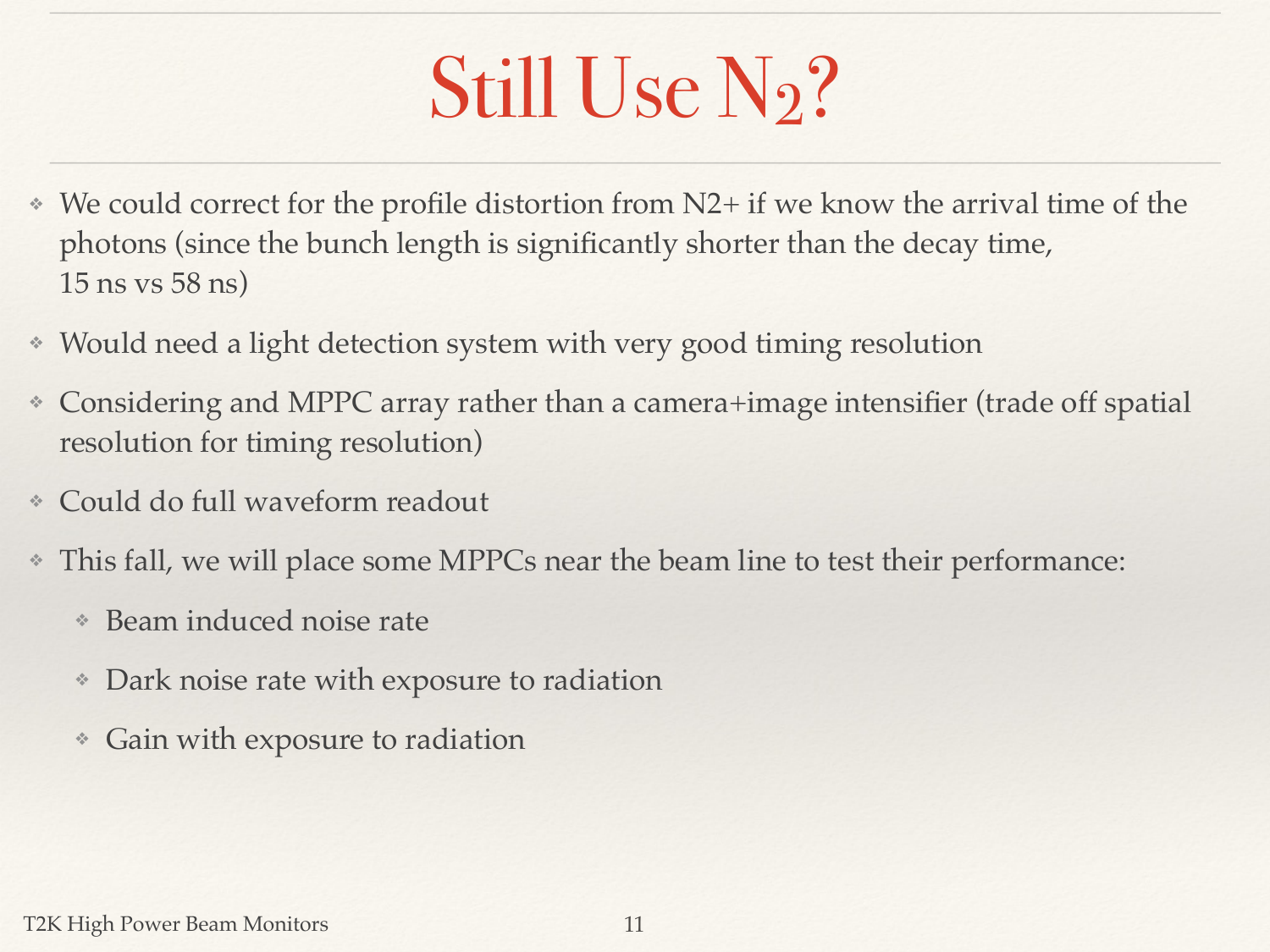# Beamline Vacuum and Gas System

- ❖ The residual gas pressure in the T2K beam line is 3e-6 Pa
- ❖ We need 2-3 orders of magnitude more gas to have ~few thousand photons per spill
- ❖ How to do this?
	- ❖ Y. Hashimoto from the J-PARC accelerator group has designed a gas jet system that achieves 5e-4 local pressure will maintaining 1e-8 Pa in the nearby beam line



❖ May be overkill for an extraction line. Looking for a simpler, cheaper, more compact solution.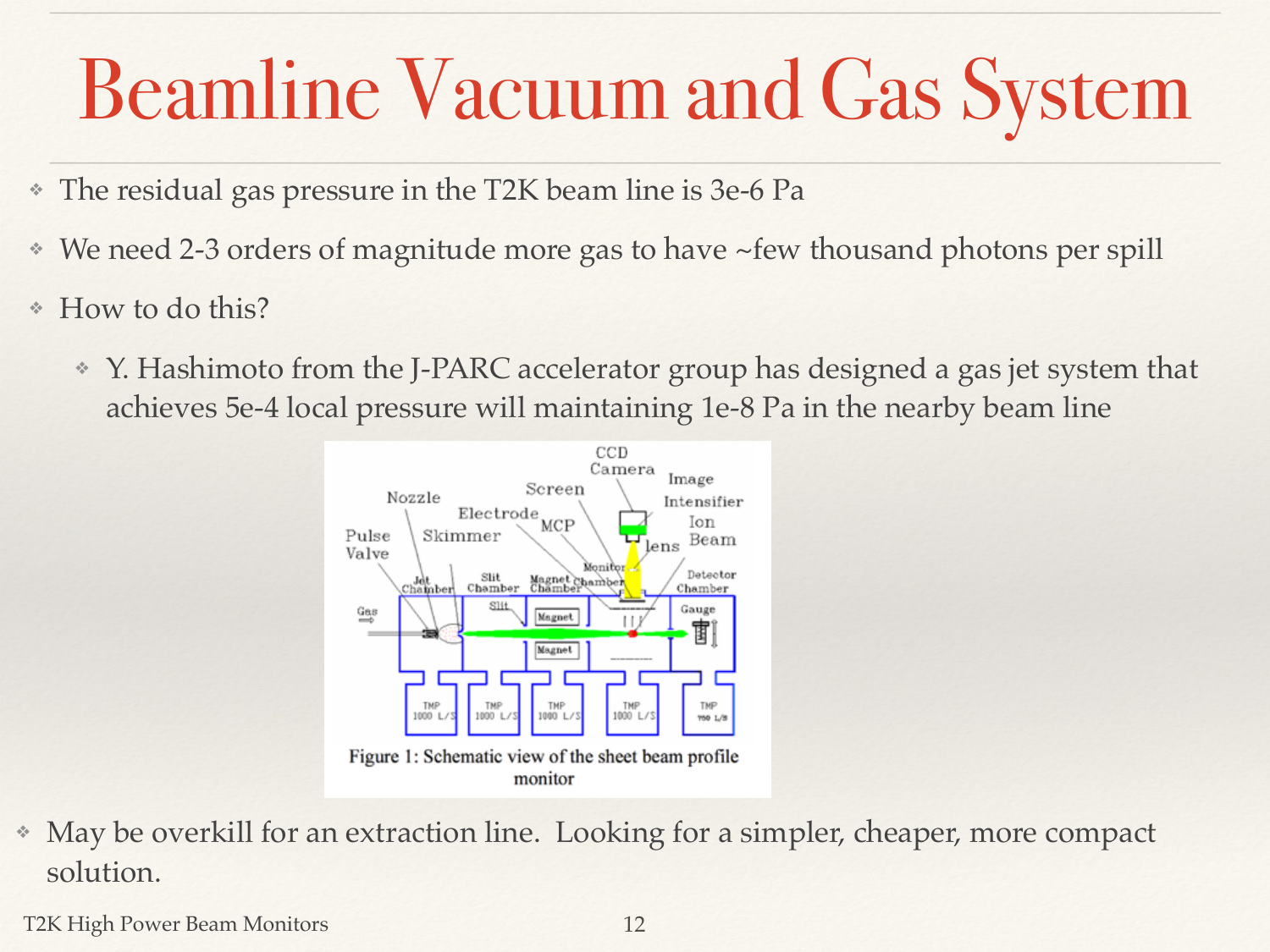# Summary

- ❖ We are concerned about the operation of beam profile monitors at high power
	- ❖ Even now, all but the most downstream SSEM is removed during continuos beam operation
- ❖ Considering options for upgraded or alternative beam profile monitors
	- SSEM or OTR monitors may be improved with new foil materials
	- ❖ It appears that a BIF monitor could work in the T2K beamline
		- ❖ Now starting to investigate the light detection and gas injection/vacuum systems
	- ❖ Open to any suggestions and opportunities for collaboration